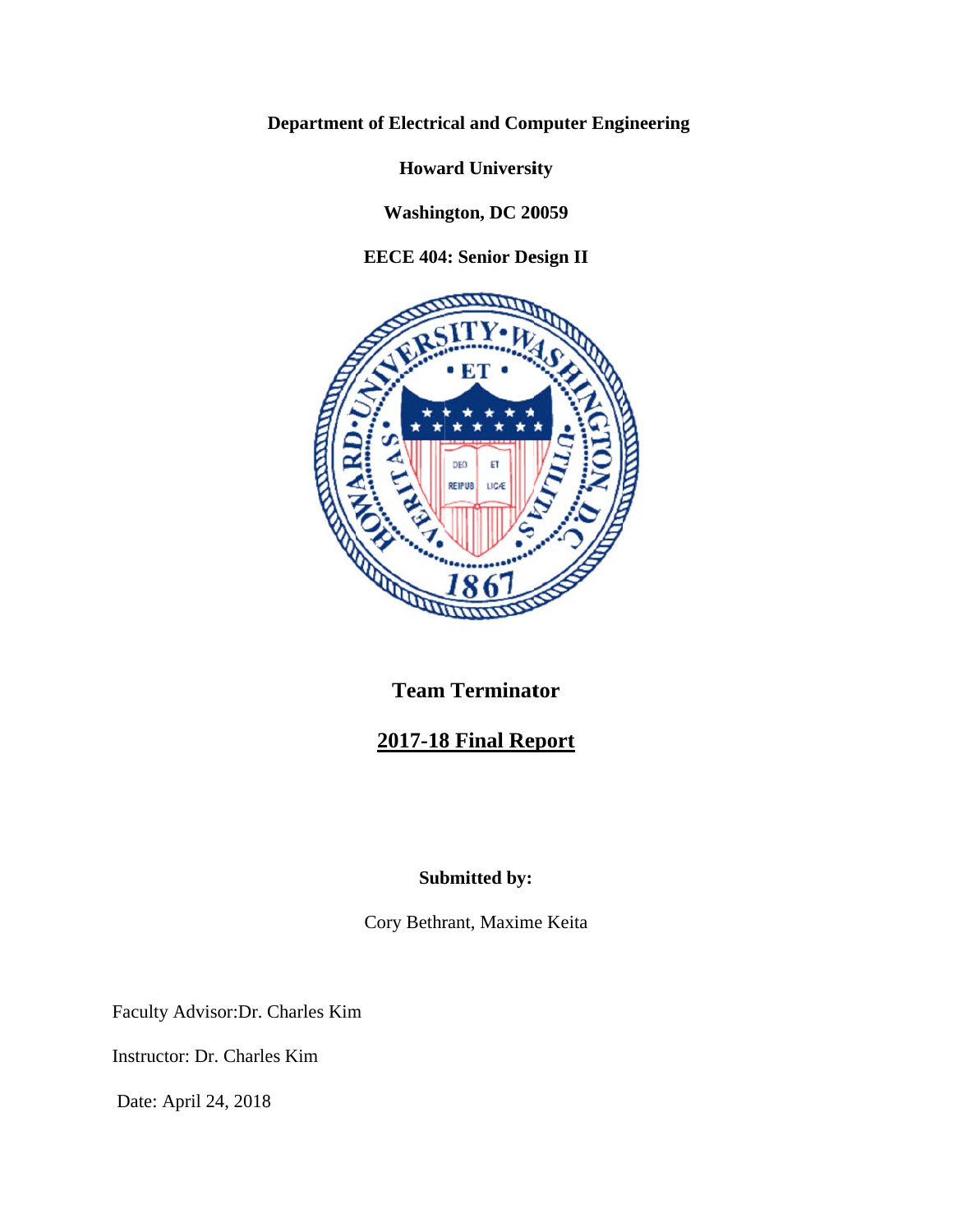# **Executive Summary**

The project was born to start a vertically integrated project that would seek to create a AI-based game-playing robot for a fraction of the price of the expected cost. It had been observed that there are many libraries in existence to help with the creation of AI, specifically in our case Tensorflow, Minimax Algorithms and OpenCV (for Vision).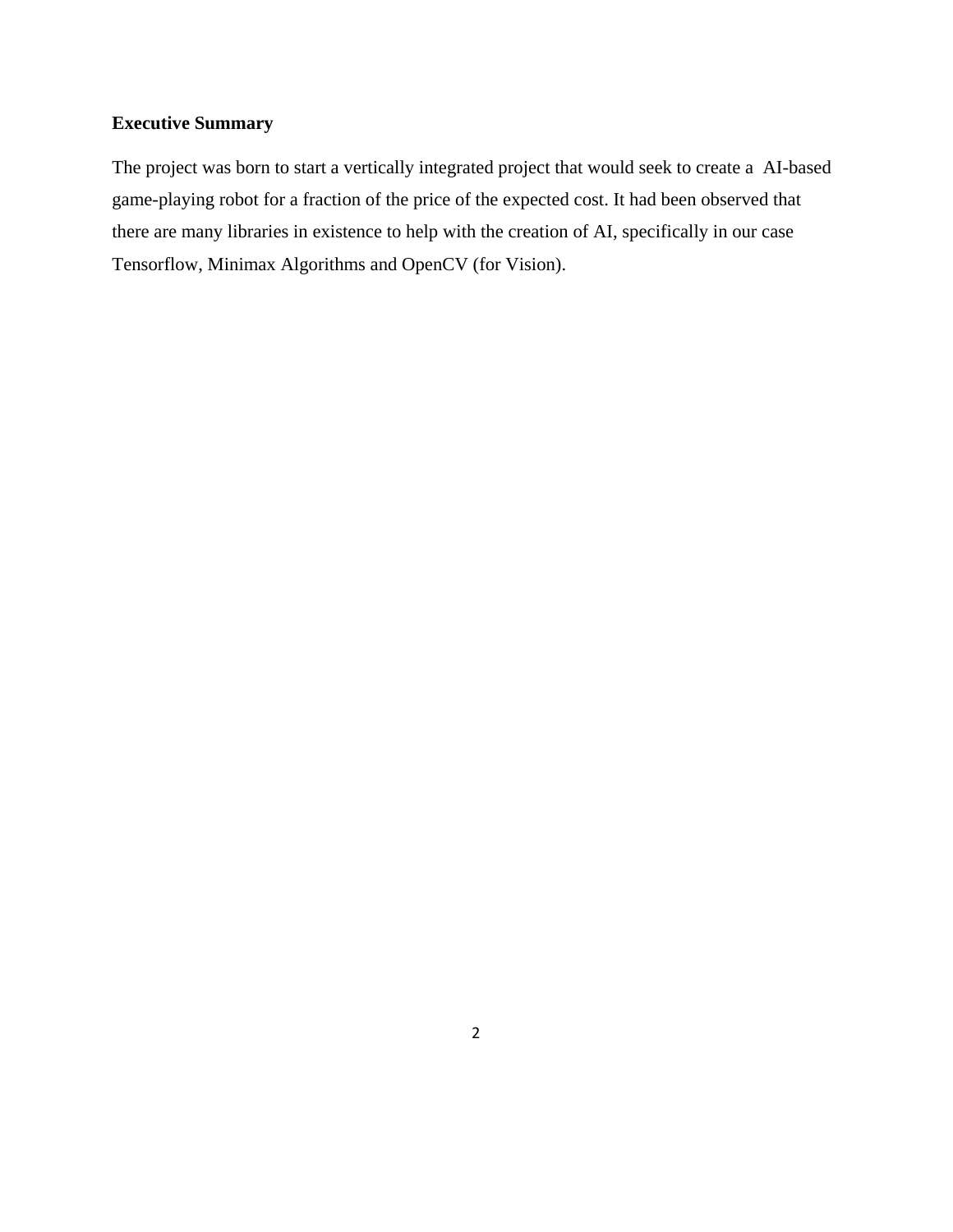# **Table of Contents**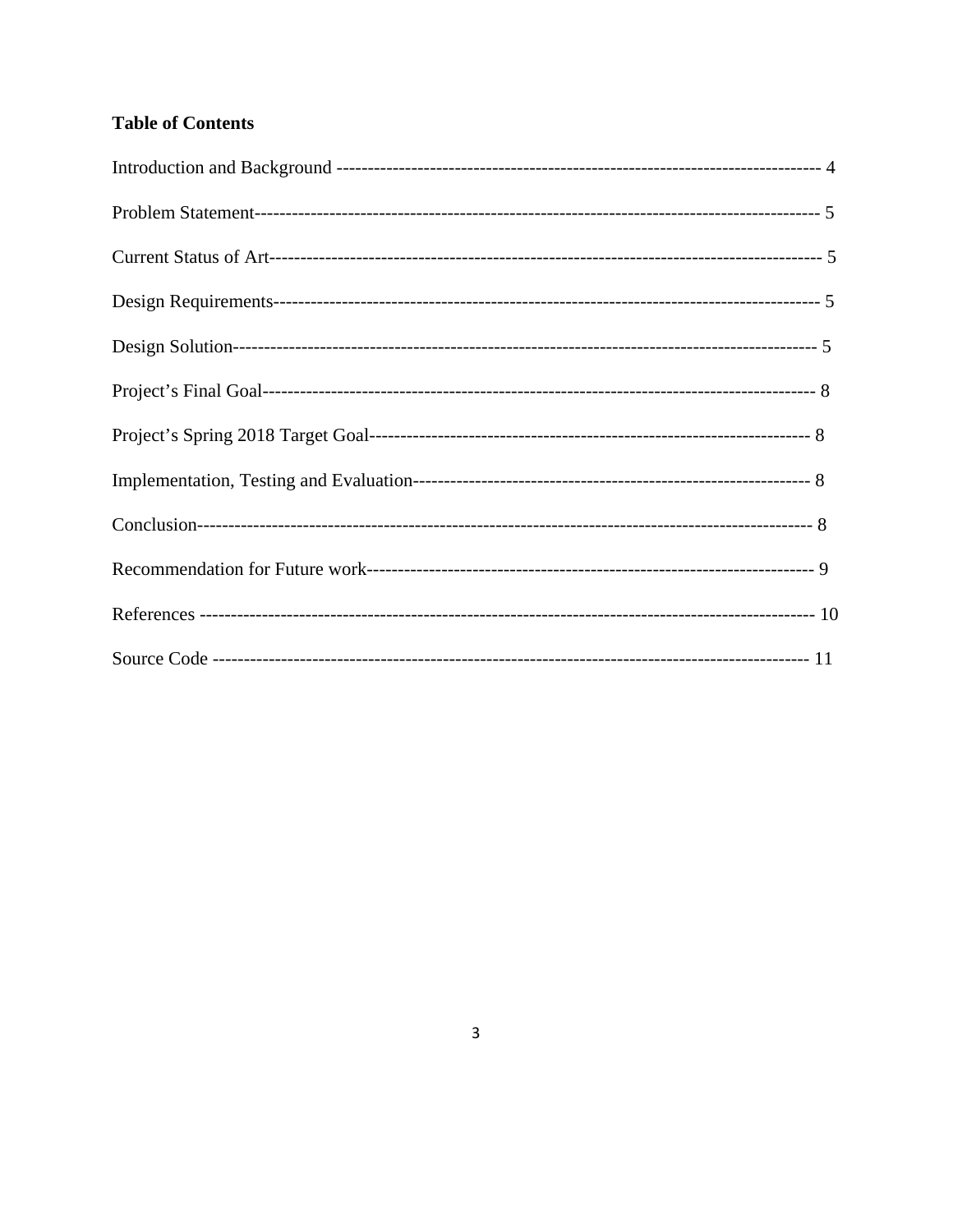#### **Introduction and Background**

The purpose of this project to build an intelligent robot that implemented in tic tac toe games. This robot will understand the rules and ways to play the game and make every decision based on the intelligence of itself. To test the intelligence of this robot, the opponent must be a human. This project is primarily focused on the feasibility of a AI-based game playing system, and if one can be created cheaply.

### **Cost**

 The parts required for the Arms assembly average at around \$40 each. The Robotic Arm Edge, which is the base structure costs \$40, while the Raspberry Pi is \$49.99. The webcam for OpenCV costed \$29.99. Total cost is vastly cheaper than expected.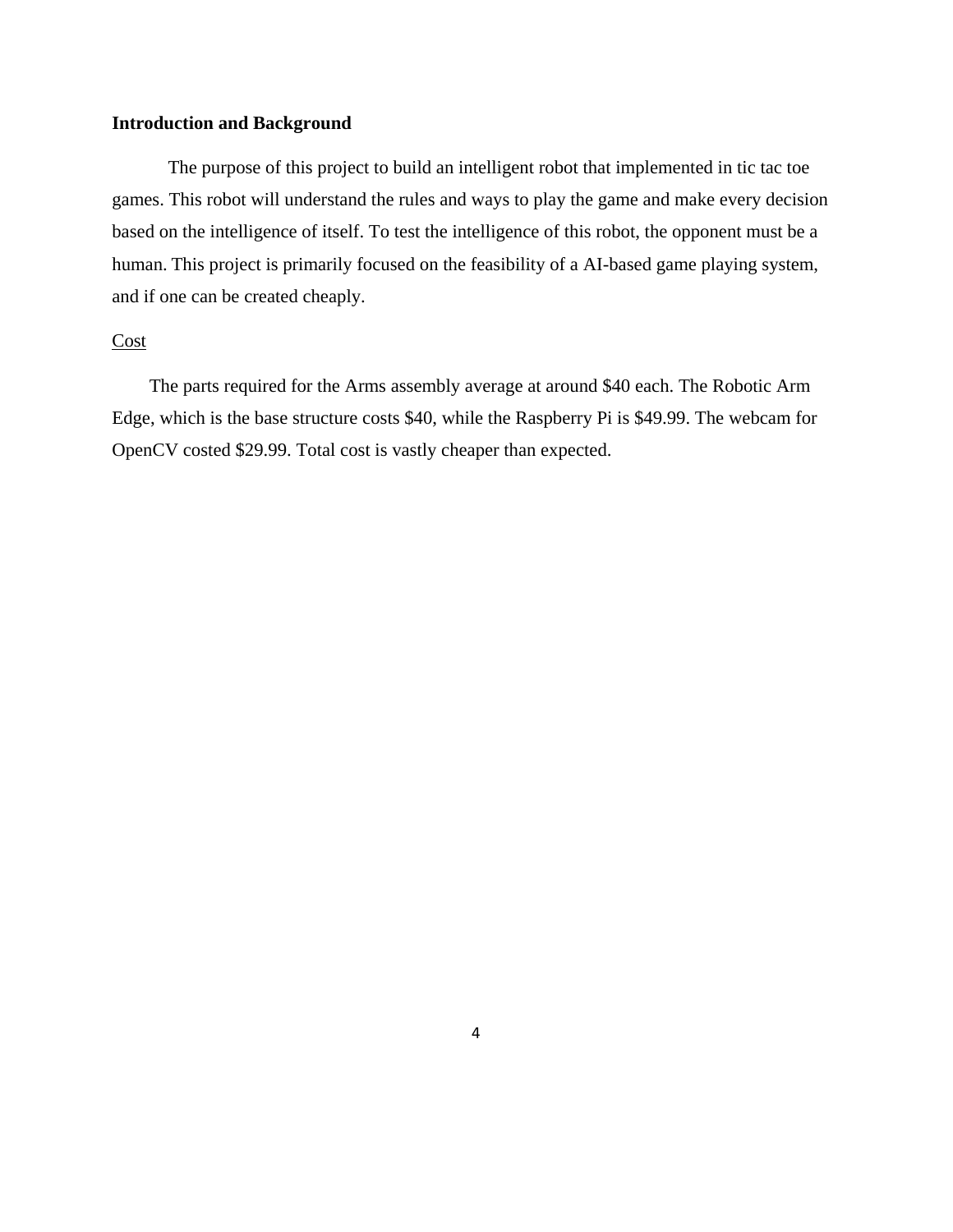#### **Problem Statement**

Our problem statement verbatim is *"Is it possible to create an AI Robot capable of playing games in the physical space for cheap?"* 

We intend to produce an AI robot using mainly existing components such as the Robotic Arm Edge, the Raspberry Pi, the Arduino, and a circuit-board camera compatible with the Arduino. All the components interface with each other using OpenCV and C++.

### **Current Status of Art**

A paper based on this project was presented at the International Conference on Computer Vision and Robotics 2012 held at Bhubaneswar, India. There is no machine learning component in this device. It uses a brute force algorithm to compete.

#### **Design Requirements**

The arm has to be able to see the entire board before and after moves. The arm has to be cheap and capable of moving pieces independently.

#### **Design Solution**

As far as the physical arm goes, our design intends to use the Robotic Arm Edge.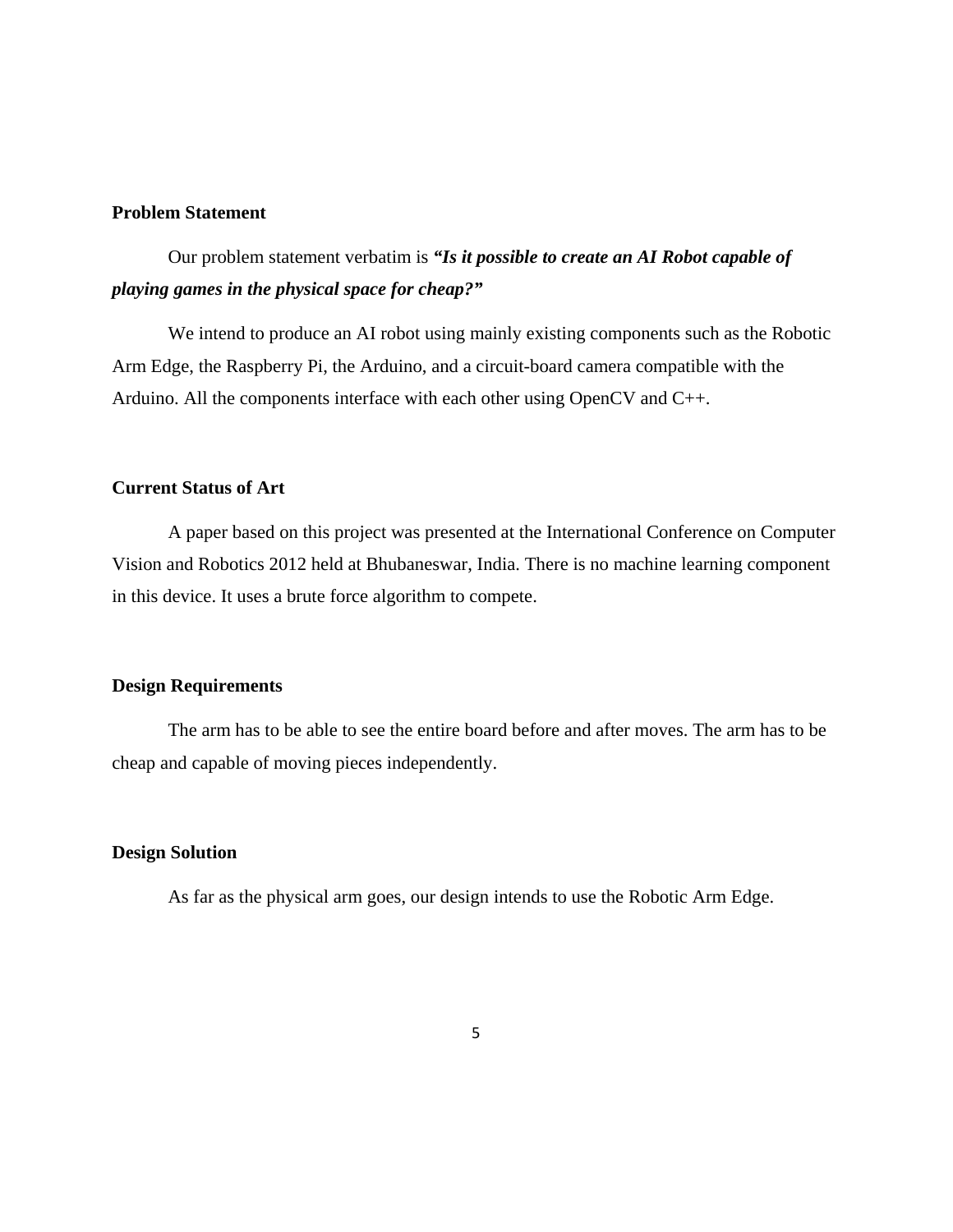

**Figure 0.1** 

The Raspberry Pi has a digital pin structure represented by the following map:



**Figure 0.2** 

The Arduino Uno has a digital pin structure represented by the following map: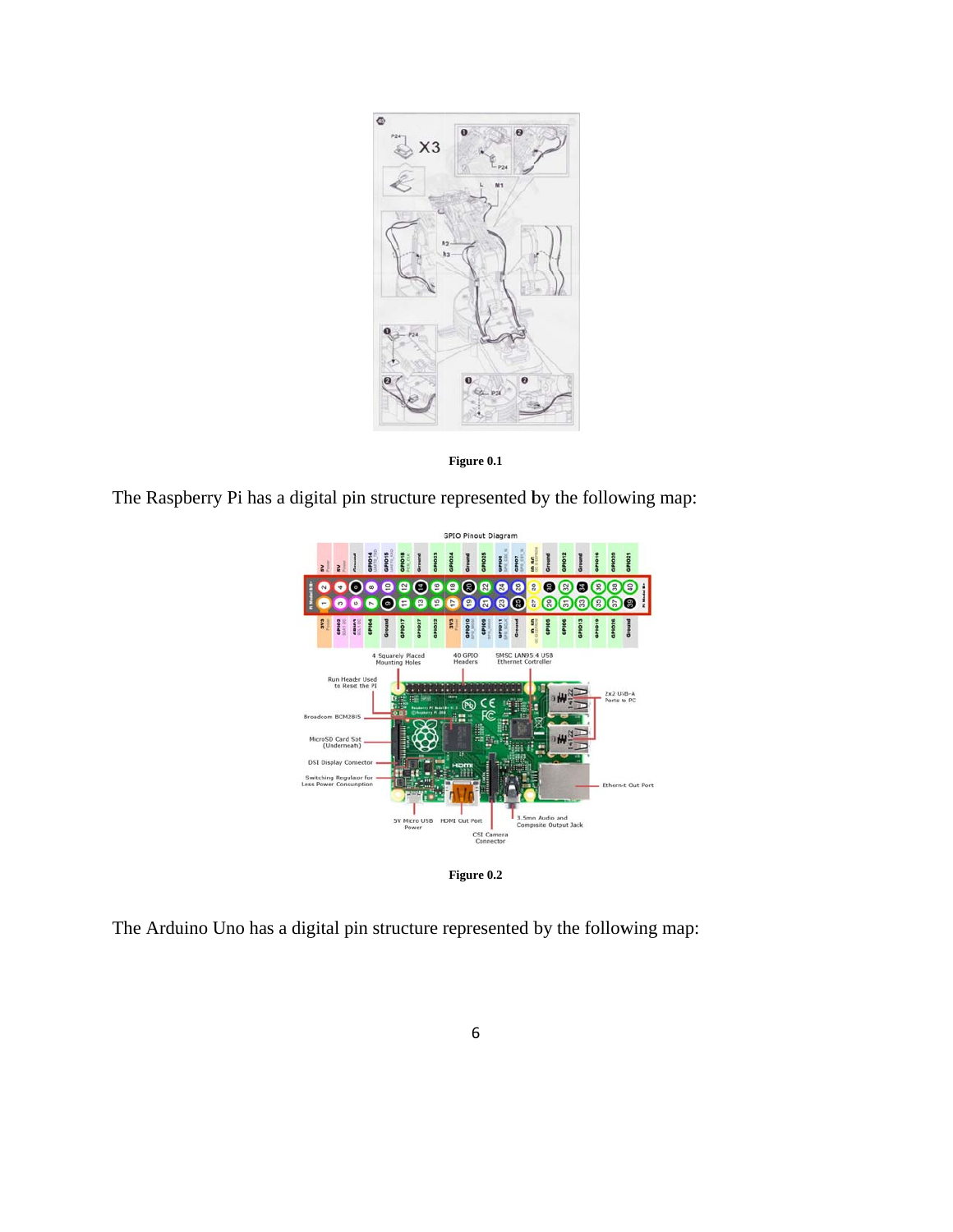

**Figure 0.3** 

Assembled Arm before controllers added:



**Figure 0.4**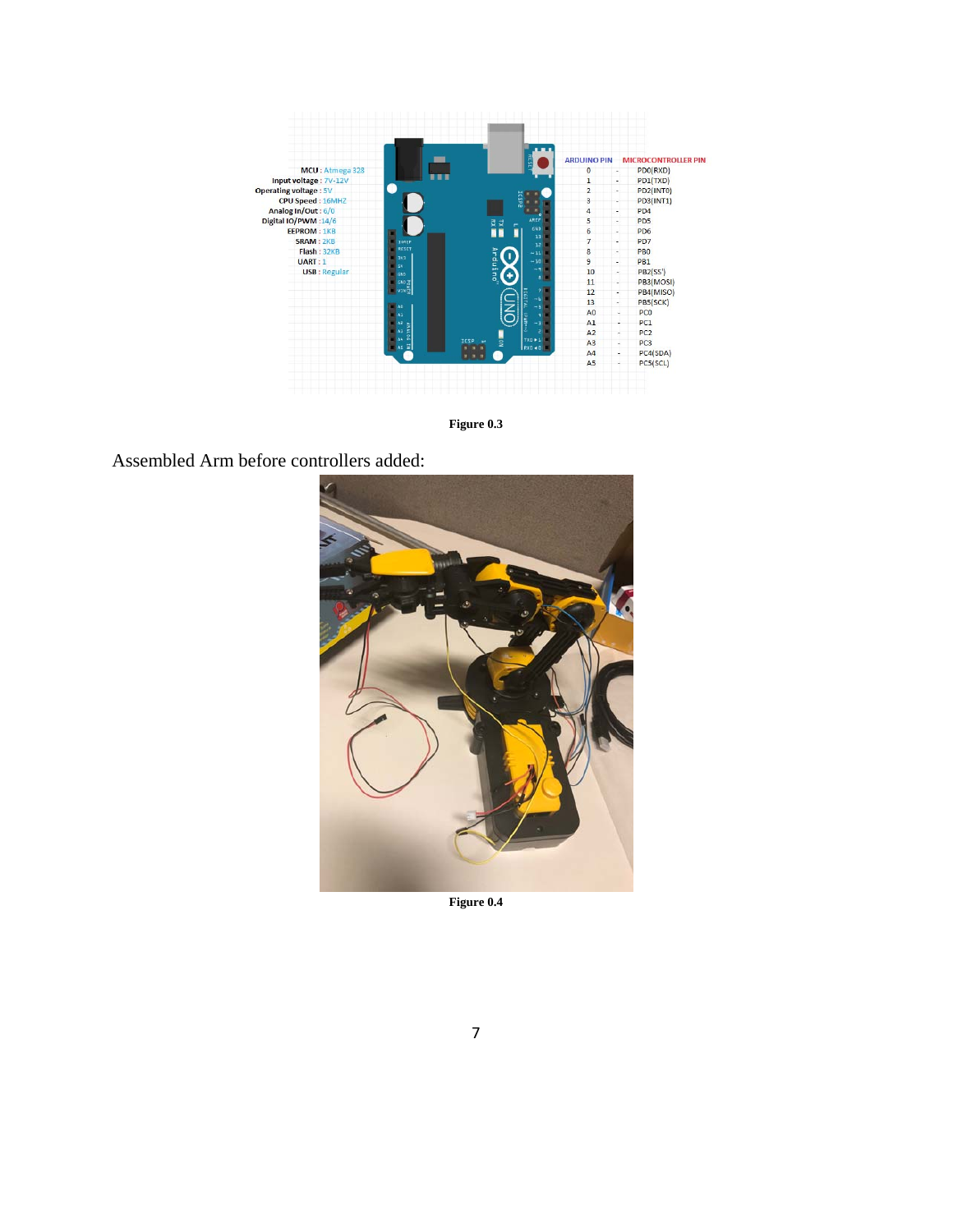#### **Project's Final Goal and Deliverable**

This project's final goal is to create a perfectly functioning arm capable of playing a human opponent in a variety of board games in the physical world. The arm should be cheap and feasible to assemble.

#### **Project's Spring 2018 Target Goal**

 To create a perfectly functioning arm capable of playing a human opponent in tic-tac-toe in the physical world. The arm should be cheap and feasible to assemble.

#### **Implementation, Testing and Evaluation**

The first step was to assemble the arm and mount the camera. Then to wire the system together. Afterwards the next step was to develop a MiniMax algorithm to use recursive machine learning to defeat the human opponent. Then OpenCV was used to feed in real-time data to algorithm to determine where the board is and where pieces are located. (Pieces are required to be in frame) The last modify MiniMax Algorithm to use the arm and OpenCV events instead of console for game output. We were able to completely assemble everything and code the minimax algorithm to completion. The final steps to be finished to complete the interface between components, OpenCV-based recognition and the piece moving functions.



**Figure 0.5**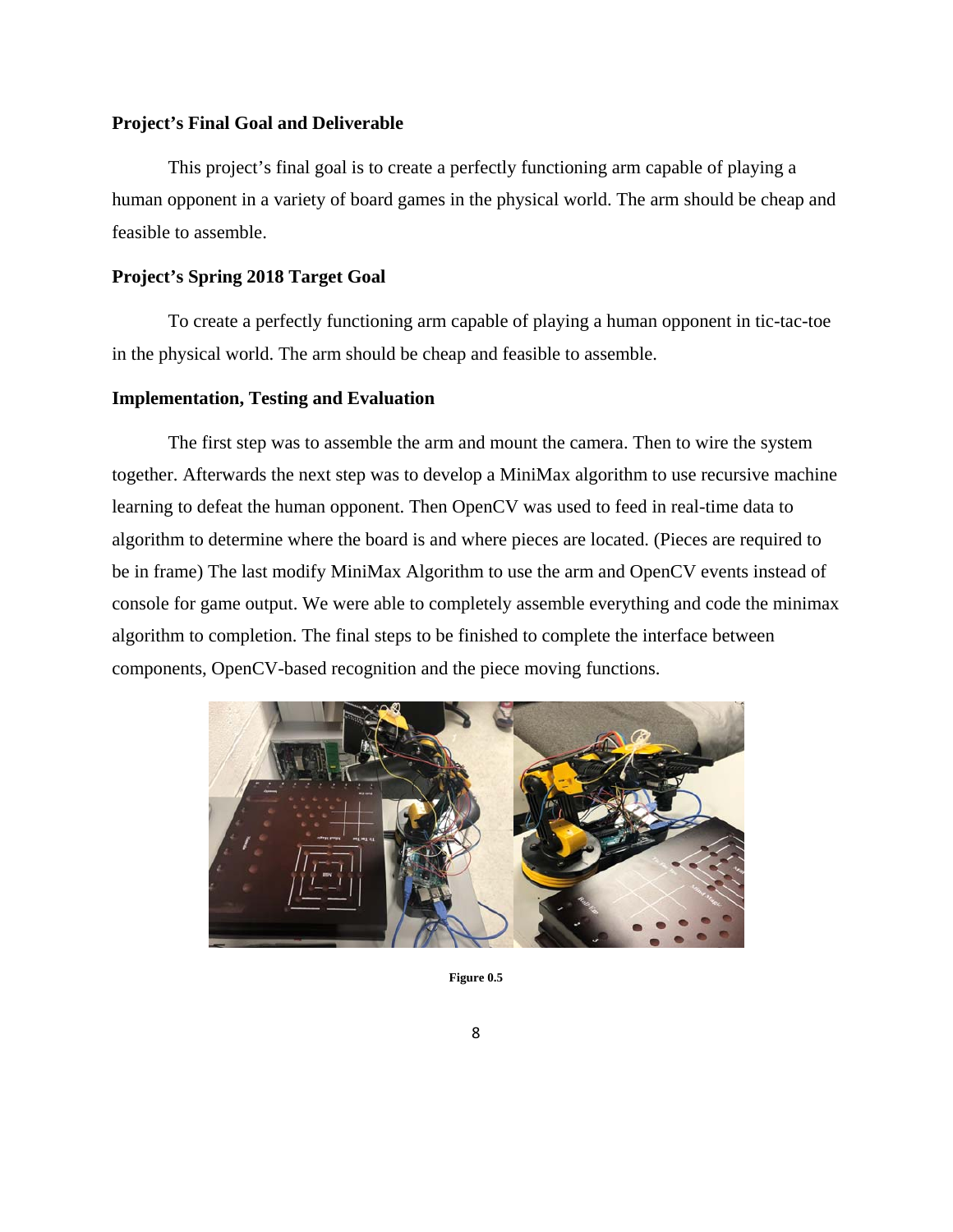#### **Conclusion**

A significant amount of knowledge has been gained from this project. Specifically when it comes to the creation of a physical prototype. The ability to move from idea to functional prototype is invaluable to the thousands of companies based in the US. The project also gave experience on presenting/demos, which are required to drive an engineer's inventions.First of all, it helped us in managing a project and sharing the load of work. Secondly, it showed that simple but well adapted algorithms are often more efficient than more general and complex ones. Lastly, it gave us the opportunity to work at the interface between three related disciplines: Artificial Intelligence, Vision and Robotics, which lead to very interesting issues when studied together. This project is definitely one that can be continued and will be viewed as enjoyable by VIP participants.



**Figure 0.6**

#### **Recommendation for Future work**

 To complete the interfacing between components, game recognition and porting over the MiniMax algorithm to function with the external components instead of the console. After the final step would be improving to be able to play additional games, mainly Chess.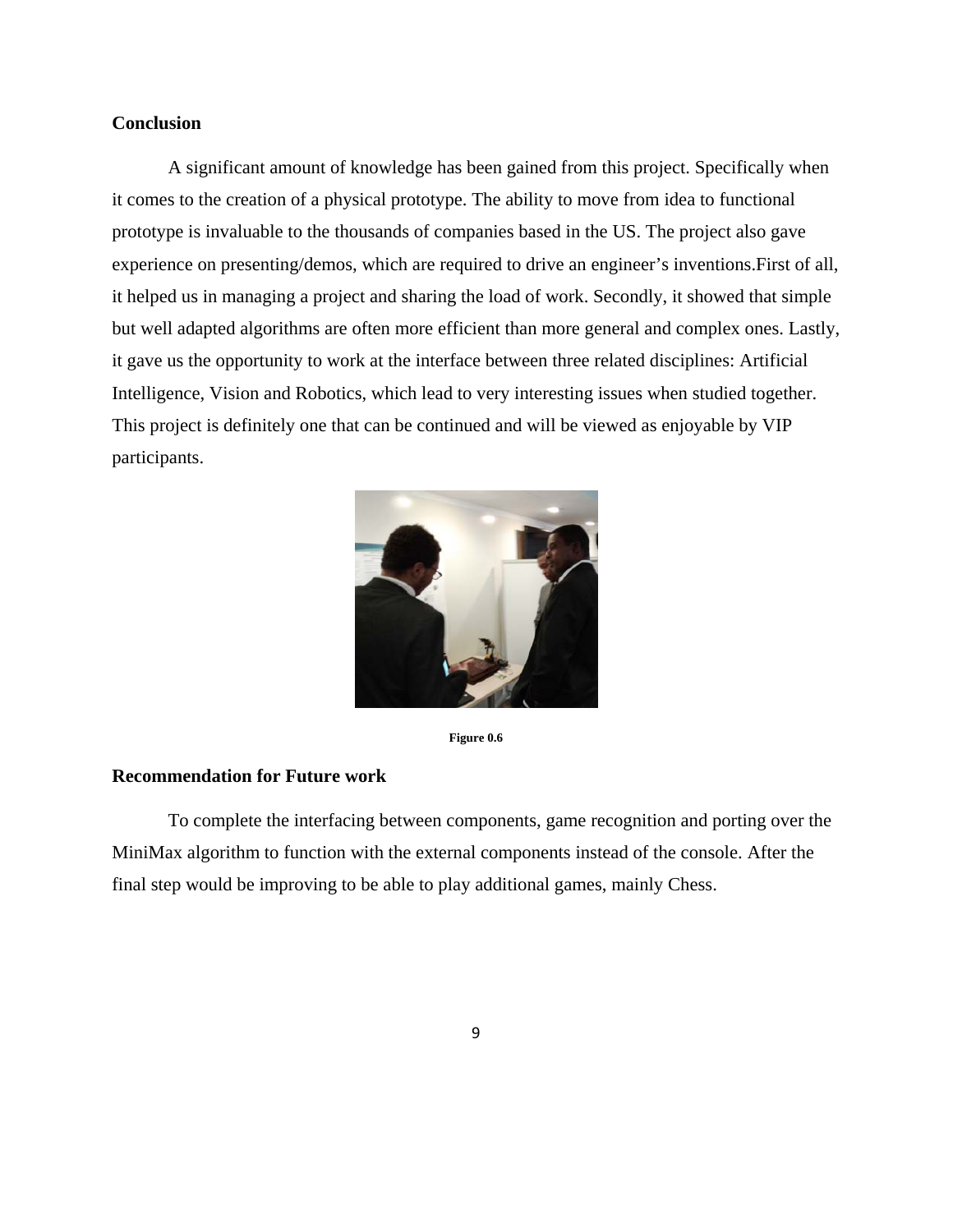## **References**

*A Simple Autonomous Robotic Manipulator for playing Chess against any opponent in Real Time* http://www.nandanbanerjee.com/files/ICCVR-08AUG12-011%20paper.pdf *Deep Learning Machine Teaches Itself Chess in 72 Hours, Plays at International Master Level*  https://www.technologyreview.com/s/541276/deep-learning-machine-teaches-itself-chess-in-72 hours-plays-at-international-master/ *Raspberry Turk*

http://www.raspberryturk.com/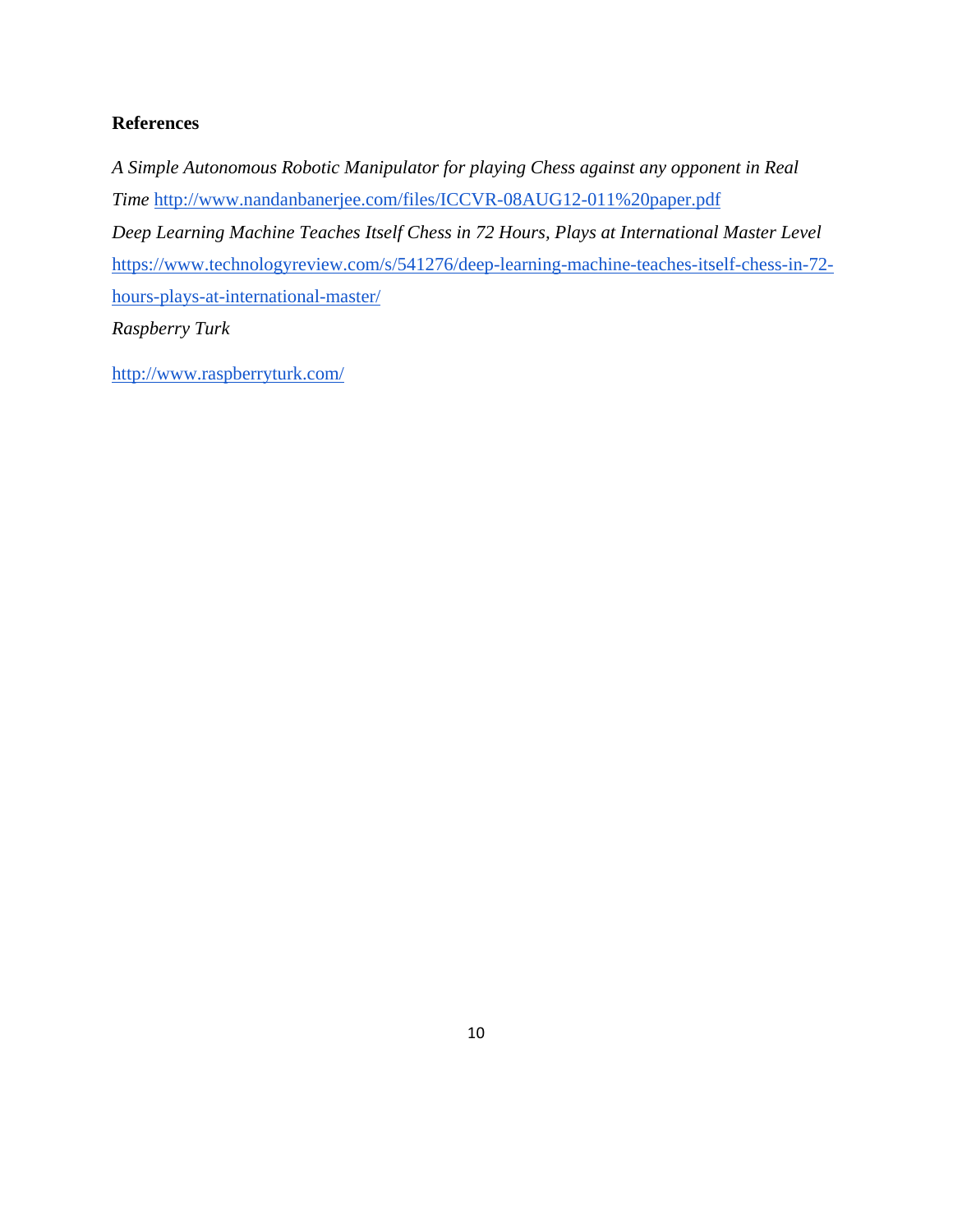### **Source Code**

#### game.cpp

 $\rightarrow$ 

 $\mathbf{r}$ 

 $\mathbf{1}$ 

 $\mathbb{R}$  .

ò.

 $\mathbf{y}$ 

 $\mathcal{G}$ 

and,

Anchale Hosteam)<br>Anchale Hastroam)<br>Anchale Homeriph<br>Anchale "game.h" iaing namaipan,  $\label{eq:decomp} \begin{split} \text{Game: } \text{Gamei} \left( \begin{array}{c} \text{S} \\ \text{length} \, i = 0, i \leq 3, i + r \right) \left\{ \begin{array}{c} \text{for} \, \{x \geq 1 + r\} \\ \text{length} \, i = 0, j \leq 3, j + r \right\} \end{array} \right. \\ \text{for} \, \{x \in \{0, j \leq 3, j + r\} \} \end{array} \end{split}$  $\mathbf{F}$ )<br>  $\begin{aligned} \text{v. not General version} &\left(\begin{array}{c} \text{const} \leftarrow \\ \text{const} \leftarrow \mathbb{Q}_1 \leftarrow \mathbb{Q}_1 + \mathbb{Q}_2 \leftarrow \\ \text{non. } \mathbb{Q}_2 \leftarrow \mathbb{Q}_2 \leftarrow \mathbb{Q}_2 \leftarrow \mathbb{Q}_2 \right. \\ &\text{non. } \mathbb{Q}_2 \leftarrow \mathbb{Q}_2 \leftarrow \mathbb{Q}_2 \leftarrow \mathbb{Q}_2 \leftarrow \mathbb{Q}_2 \leftarrow \mathbb{Q}_2 \leftarrow \mathbb{Q}_2 \leftarrow \mathbb{Q}_2 \leftarrow \mathbb{Q}_2 \leftarrow \mathbb$  $\label{eq:1} \begin{aligned} \text{ind} \rho(\overline{z}) \leq \epsilon^{-\alpha} \int_{-1}^{\infty} \text{d} z \, \text{d} z \leq \frac{1}{\alpha} \int_{0}^{\infty} \text{d} z \, \text{d} z \leq \frac{1}{\alpha} \int_{0}^{\infty} \text{d} z \leq \frac{1}{\alpha} \int_{0}^{\infty} \text{d} z \leq \frac{1}{\alpha} \int_{0}^{\infty} \text{d} z \leq \frac{1}{\alpha} \int_{0}^{\infty} \text{d} z \leq \frac{1}{\alpha} \int_{0}^{\$ )  $\sum_{\text{CDM}} \psi \in \mathcal{M} \text{ or } \mathcal{N} \text{ non-convex-} \mathcal{N} \times \mathcal{M}^{\prime},$  $2$  $\begin{aligned} \text{box General} & \text{current}(\text{NewC}) \leftarrow \\ & \text{figure}(\text{NewCNN}) + \text{LMAN(i)} \text{ relations that} \\ & \text{slow } \text{F}(\text{checkNN}) + \text{MAD(i)} \text{ radius that} \text{ true}; \end{aligned}$  $\hat{\mathbf{r}}$  $\begin{array}{ll} \mbox{int Game} \cup \mbox{maxSearch} \cup \mbox{char} \; \mbox{Ad} \, \mbox{Card} \, \mbox{Supp} \, \{1\} \\ \mbox{figure} \cup \mbox{var} \, \{1\} \\ \mbox{Move \; Diff} \, \mbox{Ad} \, \mbox{var} \, \, \mbox{var} \, \{1\} \end{array}$  $\begin{aligned} &\texttt{aSystem}(\texttt{C}):\texttt{a} \texttt{a} \texttt{C}(\texttt{C}):\texttt{a} \texttt{a}, \\ &\texttt{Mown}(\texttt{A}(\texttt{C}(\texttt{C}))) \texttt{a} \texttt{a} \texttt{b} \texttt{c} \texttt{c} \texttt{c} \texttt{c} \texttt{c} \texttt{c} \texttt{c} \texttt{c} \texttt{c} \texttt{c} \texttt{c} \texttt{c} \texttt{c} \texttt{c} \texttt{c} \texttt{c} \texttt{c} \texttt{c} \texttt{c} \texttt{c$ conferent/Atompt bandAsseScore) ( bookhawScore = lengthbowScore;  $lossMown.x = 1$  $beikNow, y - 1$ )<br>  $\label{eq:inert} \begin{split} \frac{1}{\text{Alboref}(\mathbb{Q})}[-\mathcal{V}] \end{split}$  $\mathbf{y} = \mathbf{y} = \mathbf{y}$ return braf/knowScore.  $\bar{3}$  $\begin{split} \text{as a} \text{ Gauss\_graph} & \text{Sensitivity} \text{ Aboard} \\ & \text{Eigenflow} & \text{(0 red.m. source)} \\ & \text{Move } & \text{log} \\ \end{split}$ int beat/howScore = 1000;

 $\frac{1}{2} \frac{1}{2} \frac{1}{2} \frac{1}{2} \frac{1}{2} \frac{1}{2} \frac{1}{2} \frac{1}{2} \frac{1}{2} \frac{1}{2} \frac{1}{2} \frac{1}{2} \frac{1}{2} \frac{1}{2} \frac{1}{2} \frac{1}{2} \frac{1}{2} \frac{1}{2} \frac{1}{2} \frac{1}{2} \frac{1}{2} \frac{1}{2} \frac{1}{2} \frac{1}{2} \frac{1}{2} \frac{1}{2} \frac{1}{2} \frac{1}{2} \frac{1}{2} \frac{1}{2} \frac{1}{2} \frac{$  $\frac{1}{\sinh m}$  beneficilized:  $\begin{aligned} \text{bool \textit{Cartus.}} & \text{showN}(vq) \text{``keyer player]} \langle \\ & \text{char \textit{pimage} \textit{Cbase}} \\ & \text{dipinger} \leftarrow \text{HOMAN} \text{prique} \textit{Cbase} + \text{harman} \\ & \text{atim \textit{pimage} \textit{Cbase}} + \text{sc} \end{aligned}$ sina prayertore. $\begin{aligned} \text{for all } p(x)=1, &\forall\; x\in\mathbb{R}^n, \\ \text{for } p(x)=1\&\text{ or } p(x)=1\&\text{ or } p(x)=1\&\text{ or } p(x)=1\&\text{ or } p(x)=1\&\text{ or } p(x)=1\&\text{ or } p(x)=1\&\text{ or } p(x)=1\&\text{ or } p(x)=1\&\text{ or } p(x)=1\&\text{ or } p(x)=1\&\text{ or } p(x)=1\&\text{ or } p(x)=1\&\text{ or } p(x)=1\&\text{ or } p(x)=1\&\text{ or }$  $\beta$  (Nearch vericos):  $\begin{aligned} \beta \text{ (Dose1)D1s} &\approx \text{gaugeC} \text{Im}\, \text{g} \text{M} \text{Dose1} \text{D1s} \\ \text{dA boundD2s} &\text{dA boundD3s} &\text{dA sum} \text{Dose1} \text{D1s} \text{F} \text{D1s} \text{F} \text{D1s} \text{F} \text{D1s} \text{F} \text{D1s} \text{F} \text{D1s} \text{F} \text{D1s} \text{F} \text{D1s} \text{F} \text{D1$  $\mathbb{R}^n$  $N$ Ствой, сіндатик<br/>а $\label{eq:RMS} \begin{split} \text{if } \texttt{Chend} & \texttt{Hil} \xrightarrow{N} \texttt{Hord}(\texttt{Hil}) \leftrightarrow \texttt{Hord}(\texttt{Hil}) \leftrightarrow \texttt{Hord}(\texttt{Hil}) \\ \text{if } \texttt{Hord}(\texttt{Hil}) & \texttt{Hil} \xrightarrow{N} \texttt{Hord}(\texttt{Hil}) \Rightarrow \texttt{Hord}(\texttt{Hil}) \wedge \texttt{Hord}(\texttt{Hil}) \Rightarrow \texttt{Hord}(\texttt{Hil}) \\ \text{if } \texttt{Hord}$  $\mathbf{1}$ return falses )  $\label{eq:2} \begin{array}{ll} \mbox{\scriptsize $\{0,1\} \times 2, 1^{n+1}$} \\\\ \mbox{\scriptsize for}(n(1-1,1^{\infty}2,1^{\infty})$} \end{array} \quad \begin{array}{ll} \mbox{\scriptsize $\{0,1\} \times 2, 1^{n+1}$} \\\\ \mbox{\scriptsize for}(n(1-1,1^{\infty}2,1^{\infty})$} \end{array} \quad \begin{array}{ll} \mbox{\scriptsize for}(n(1-1,1^{\infty}2,1^{\infty})$} \end{array} \quad \begin{array}{ll} \mbox{\scriptsize for}(n(1-1,1^$  $\label{eq:optimal} \begin{aligned} \text{if} \{ \text{lengthfree} \leftarrow \text{bestMonNormal}(\text{t}) \} \\ \text{bestMonNormal} = \end{aligned}$ **JamyMove**  $boshMx + 1$  $boxMany-1$  $\frac{1}{\text{Abound}(\|\cdot\|) \times 1}$  $\qquad \qquad$  $\geq$  $\mathbf{h}$ witm bestNoveScore;  $\label{eq:1} \begin{array}{ll} \mathsf{waitGamma}(\mathsf{A}) = \frac{\mathsf{initP}(\mathsf{A})}{\mathsf{initP}(\mathsf{A})} \mathsf{initP}(\mathsf{A}) \in \mathsf{initP}(\mathsf{A}) \text{ with } \mathsf{initP}(\mathsf{A}) \in \mathsf{initP}(\mathsf{A}) \text{ with } \mathsf{initP}(\mathsf{A}) \neq \emptyset \text{ with } \mathsf{initP}(\mathsf{A}) \neq \emptyset \text{ with } \mathsf{initP}(\mathsf{A}) \neq \emptyset \text{ with } \mathsf{initP}(\mathsf{A}) \neq \emptyset \text{ with }$ ctad. << ^ "laar Moos.",<br>"die city<br>ahirg paalalines,<br>"die city and alies,<br>"a = c - '0' - 1,<br>"ar in c - 1' - 1,<br>"ar in c - 1' - 1,<br>"ar in c - 1' - 1,<br>"ar in c - 1' - 1,<br>"ar in c - 1' - 1,<br>"ar in c - 1' - 1,

 $\begin{aligned} \text{inf} \text{ Gauss} & \text{.score}(i) \{ \\ & \text{if}(\text{classANIn}(\text{PLMAN})) \text{ } (\text{sum:} 10, j) \\ & \text{else if}(\text{classANIn}(\text{AL})) \text{ } (\text{column:} 10, j) \\ & \text{relation:} 0, i \text{ case} \end{aligned}$ Move Gerre: reniement<br>cher Alboset<br>[2820  $\}$  = 100,  $\beta$  -100 is arbitrary Move band<br>Move:  $\begin{aligned} \text{with the following}\\ \text{in the following}\\ \text{for } \{p\} = 0, \, p = 2, \, p = 0\} \leq \begin{cases} \text{in the following}\\ \text{for } \{p\} = 0, \, p = 2, \, p = 0\} \end{cases} \\ \text{for } \{p\} = 0, \, p = 2, \, p = 0\} \\ \text{in the following}\\ \text{in the following:} \end{aligned}$ maxSuarch(Albourd); bactAveScore) ( -<br>bootWoodcore = tempMoordcore; beatMostret  $b = 0$  . The distribution  $y = 0$  $\frac{1}{\text{Atrow0} + 1}$  $\chi_{\rm c} = 1$ return beatMove; board(d) + human;  $\begin{split} &\mathcal{L}(\mathcal{U}_0) = \cup \mathcal{M}(\mathcal{U}_0 \otimes \omega_0 \ldots) \\ &\qquad \qquad \mathcal{U}_0 = \mathcal{U}_0 \otimes \omega_0 \\ &\qquad \qquad \mathcal{U}_0 = \mathcal{U}_0 \otimes \omega_0 \\ &\qquad \qquad \mathcal{U}_0 = \mathcal{U}_0 \otimes \omega_0 \otimes \mathcal{U}_0 \otimes \omega_0 \otimes \omega_0 \otimes \omega_0 \otimes \omega_0 \otimes \omega_0 \otimes \omega_0 \otimes \omega_0 \otimes \omega_0 \otimes \omega_0 \otimes \omega_0 \otimes$ "Human Player Wing" ex and:  $\label{eq:loss} \begin{aligned} \text{hame} + \tau, \\ \text{pricBosed(i)} \end{aligned}$  ) size ( sput vis and vis "Computer Player  $M_{\rm ZNN}/\sqrt{m}$  and<br>(  $\begin{aligned} &\text{Now:}~\text{Airrow} = \text{maximodtnard},\\ &\text{transf}(\text{Aimow},\text{g}(\text{Aimow},\text{g})\ast \text{u},\\ &\text{f}(\text{abschV/n}(\text{A}))~\text{out} \leftrightarrow \text{Caryolar} \end{aligned}$ Player Wins" or and;  $\begin{array}{l} \text{limit:} \\ \text{prinBosed} \end{array}$  $\chi^2 \to \chi^2$  $\sim 3$ 

game.h